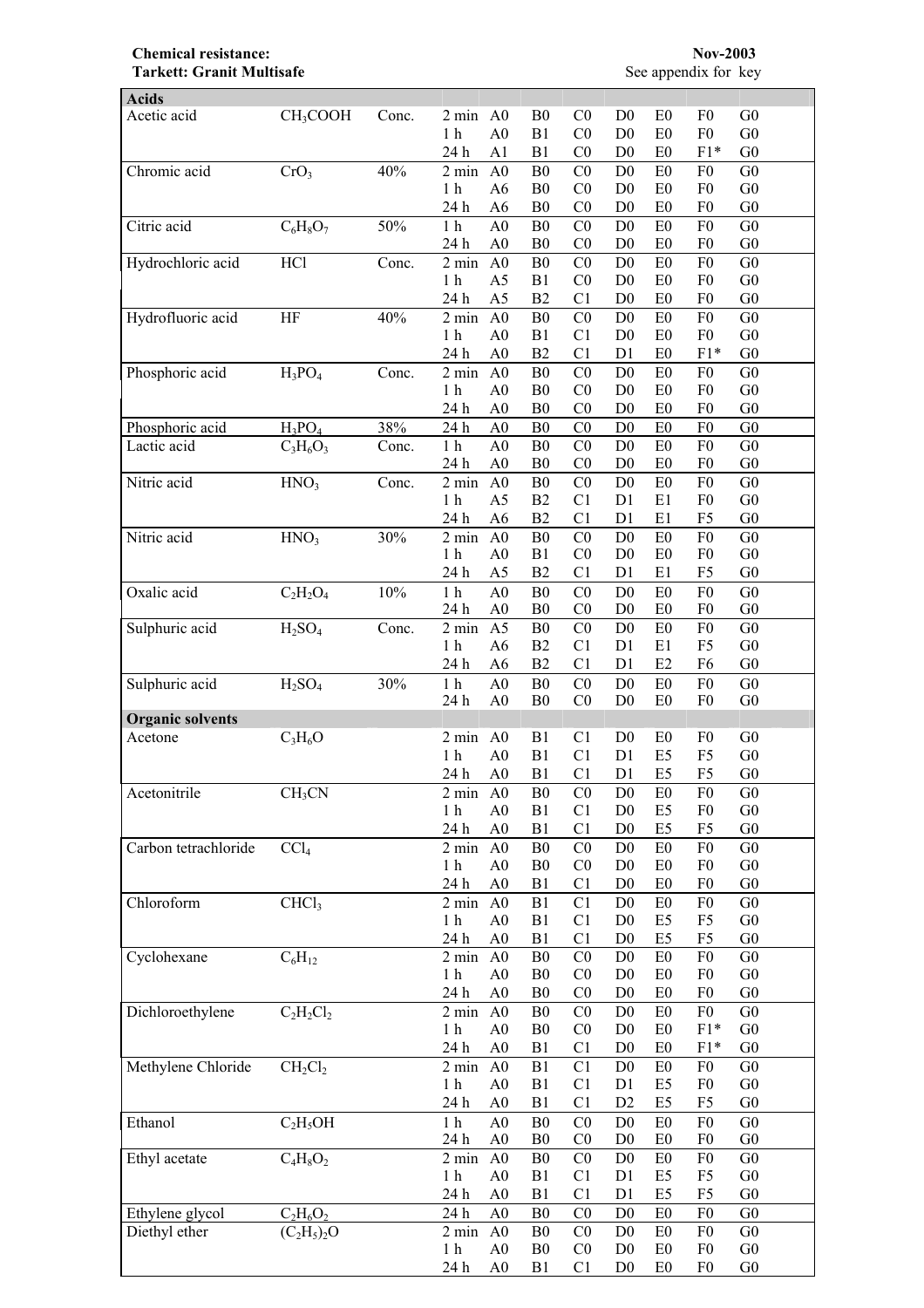| Organic solvents, cont.  |                                 |           |                 |                |                |                |                                  |                                  |                                  |                |  |
|--------------------------|---------------------------------|-----------|-----------------|----------------|----------------|----------------|----------------------------------|----------------------------------|----------------------------------|----------------|--|
| n-Hexane                 | $C_6H_{14}$                     |           | 1 <sub>h</sub>  | A <sub>0</sub> | B <sub>0</sub> | CO             | D <sub>0</sub>                   | E <sub>0</sub>                   | F <sub>0</sub>                   | G <sub>0</sub> |  |
|                          |                                 |           | 24 h            | A <sub>0</sub> | B1             | C <sub>1</sub> | D <sub>0</sub>                   | E <sub>0</sub>                   | F <sub>0</sub>                   | G <sub>0</sub> |  |
| Formaldehyde             | CH <sub>2</sub> O               |           | 24 h            | A <sub>0</sub> | B <sub>0</sub> | C <sub>0</sub> | D <sub>0</sub>                   | E <sub>0</sub>                   | F <sub>0</sub>                   | G <sub>0</sub> |  |
| Methanol                 | CH <sub>3</sub> OH              |           | 1 <sub>h</sub>  | A <sub>0</sub> | B <sub>0</sub> | C <sub>0</sub> | D <sub>0</sub>                   | E <sub>0</sub>                   | F <sub>0</sub>                   | G <sub>0</sub> |  |
|                          |                                 |           | 24 h            | A <sub>0</sub> | B <sub>0</sub> | C <sub>0</sub> | D <sub>0</sub>                   | E <sub>0</sub>                   | F <sub>0</sub>                   | G <sub>0</sub> |  |
| Petrol                   |                                 |           | 1 <sub>h</sub>  | A <sub>0</sub> | B <sub>0</sub> | C <sub>0</sub> | D <sub>0</sub>                   | E0                               | F <sub>0</sub>                   | G <sub>0</sub> |  |
|                          |                                 |           | 24 h            | A <sub>0</sub> | B1             | C <sub>0</sub> | D <sub>0</sub>                   | E <sub>0</sub>                   | F <sub>0</sub>                   | G <sub>0</sub> |  |
| Tetrachloroethylene      | $C_2Cl_4$                       |           | $2 \text{ min}$ | A <sub>0</sub> | B <sub>0</sub> | C <sub>0</sub> | D <sub>0</sub>                   | E0                               | F <sub>0</sub>                   | G <sub>0</sub> |  |
|                          |                                 |           | 1 <sub>h</sub>  | A <sub>0</sub> | B1             | C1             | D1                               | E <sub>5</sub>                   | F <sub>5</sub>                   | G <sub>0</sub> |  |
|                          |                                 |           | 24 h            | A <sub>0</sub> | B1             | C <sub>1</sub> | D1                               | E <sub>5</sub>                   | F <sub>5</sub>                   | G <sub>0</sub> |  |
| Toluene                  | $C_7H_8$                        |           | $2 \text{ min}$ | A <sub>0</sub> | B <sub>0</sub> | CO             | D <sub>0</sub>                   | E <sub>0</sub>                   | F <sub>0</sub>                   | G <sub>0</sub> |  |
|                          |                                 |           | 1 <sub>h</sub>  | A <sub>0</sub> | B1             | C <sub>1</sub> | D1                               | E <sub>5</sub>                   | F <sub>5</sub>                   | G <sub>0</sub> |  |
|                          |                                 |           | 24 h            | A <sub>0</sub> | B1             | C1             | D1                               | E <sub>6</sub>                   | F <sub>6</sub>                   | G <sub>0</sub> |  |
| Trichlorethylene         | $C_2HCl_3$                      |           | $2 \text{ min}$ | A <sub>0</sub> | B <sub>0</sub> | CO             | D <sub>0</sub>                   | E <sub>0</sub>                   | F <sub>0</sub>                   | G <sub>0</sub> |  |
|                          |                                 |           | 1 <sub>h</sub>  | A <sub>0</sub> | B <sub>0</sub> | CO             | D <sub>0</sub>                   | E <sub>5</sub>                   | F <sub>5</sub>                   | G <sub>0</sub> |  |
|                          |                                 |           | 24 h            | A <sub>0</sub> | B1             | C <sub>1</sub> | D1                               | E <sub>5</sub>                   | F <sub>6</sub>                   | G <sub>0</sub> |  |
| White spirit             |                                 |           | $2 \text{ min}$ | A <sub>0</sub> | B <sub>0</sub> | C <sub>0</sub> | D <sub>0</sub>                   | E <sub>0</sub>                   | F <sub>0</sub>                   | G <sub>0</sub> |  |
|                          |                                 |           | 1 <sub>h</sub>  | A <sub>0</sub> | ${\bf B0}$     | C <sub>0</sub> | D <sub>0</sub>                   | E <sub>0</sub>                   | F <sub>0</sub>                   | G <sub>0</sub> |  |
|                          |                                 |           | 24 h            | A <sub>0</sub> | B1             | C <sub>0</sub> | D <sub>0</sub>                   | E <sub>5</sub>                   | F <sub>0</sub>                   | G <sub>0</sub> |  |
| <b>Alkali (Bases)</b>    |                                 |           |                 |                |                |                |                                  |                                  |                                  |                |  |
| Ammonia solution         | NH <sub>3</sub>                 | 25%       | $1\ \mathrm{h}$ | A <sub>0</sub> | B <sub>0</sub> | C <sub>0</sub> | D <sub>0</sub>                   | E <sub>0</sub>                   | F <sub>0</sub>                   | G <sub>0</sub> |  |
|                          |                                 |           | 24 h            | ${\rm A0}$     | ${\bf B0}$     | $\rm C0$       | D <sub>0</sub>                   | E <sub>0</sub>                   | F <sub>0</sub>                   | G <sub>0</sub> |  |
| Calcium hydroxide        | Ca(OH) <sub>2</sub>             | $10\%$    | $1h$            | A <sub>0</sub> | ${\bf B0}$     | C <sub>0</sub> | D <sub>0</sub>                   | E0                               | F <sub>0</sub>                   | G <sub>0</sub> |  |
|                          |                                 |           | 24 h            | A <sub>0</sub> | B <sub>0</sub> | C <sub>0</sub> | D <sub>0</sub>                   | E <sub>0</sub>                   | F <sub>0</sub>                   | G <sub>0</sub> |  |
| Sodium hydroxide         | <b>NaOH</b>                     | 50%       | $1\ \mathrm{h}$ | A <sub>0</sub> | B <sub>0</sub> | CO             | D <sub>0</sub>                   | E0                               | F <sub>0</sub>                   | G <sub>0</sub> |  |
|                          |                                 |           | 24 h            | A <sub>0</sub> | B <sub>0</sub> | C <sub>0</sub> | D <sub>0</sub>                   | E <sub>0</sub>                   | F <sub>0</sub>                   | G <sub>0</sub> |  |
| Sodium hydroxide         | <b>NaOH</b>                     | 10%       | $1\ \mathrm{h}$ | A <sub>0</sub> | B <sub>0</sub> | CO             | D <sub>0</sub>                   | E0                               | F <sub>0</sub>                   | G <sub>0</sub> |  |
|                          |                                 |           | 24 h            | A <sub>0</sub> | B <sub>0</sub> | C <sub>0</sub> | D <sub>0</sub>                   | E <sub>0</sub>                   | F <sub>0</sub>                   | G <sub>0</sub> |  |
| <b>Salt solutions</b>    |                                 |           |                 |                |                |                |                                  |                                  |                                  |                |  |
| Ammonium                 | $(NH_4)_2CO_3$                  | 10%       | 1 <sub>h</sub>  | A <sub>0</sub> | B <sub>0</sub> | C <sub>0</sub> | D <sub>0</sub>                   | E <sub>0</sub>                   | F <sub>0</sub>                   | G <sub>0</sub> |  |
| carbonate                |                                 |           | 24 h            | A <sub>0</sub> | B <sub>0</sub> | CO             | D <sub>0</sub>                   | E <sub>0</sub>                   | F <sub>0</sub>                   | G <sub>0</sub> |  |
| Ammonium iron            | $NH_4Fe(SO_4)_2$                | 10%       | 1 <sub>h</sub>  | A <sub>0</sub> | B <sub>0</sub> | C <sub>0</sub> | D <sub>0</sub>                   | E <sub>0</sub>                   | F <sub>0</sub>                   | G <sub>0</sub> |  |
| (III) sulphate           |                                 |           | 24 h            | A <sub>0</sub> | B <sub>0</sub> | C <sub>0</sub> | D <sub>0</sub>                   | E <sub>0</sub>                   | F <sub>0</sub>                   | ${\rm G0}$     |  |
| Cobaltous chloride       | CoCl <sub>2</sub>               | $10\%$    | 24 h            | A <sub>0</sub> | B <sub>0</sub> | C <sub>0</sub> | D <sub>0</sub>                   | E <sub>0</sub>                   | F <sub>0</sub>                   | G <sub>0</sub> |  |
| Copper (II) sulphate     | CuSO <sub>4</sub>               | 10%       | 1 <sub>h</sub>  | A <sub>0</sub> | B <sub>0</sub> | C <sub>0</sub> | D <sub>0</sub>                   | E <sub>0</sub>                   | F <sub>0</sub>                   | G <sub>0</sub> |  |
|                          |                                 |           | 24 h            | A <sub>0</sub> | B <sub>0</sub> | C <sub>0</sub> | D <sub>0</sub>                   | E <sub>0</sub>                   | F <sub>0</sub>                   | G <sub>0</sub> |  |
| Ferrous (II) chloride    | FeCl <sub>2</sub>               | 10%       | 1 <sub>h</sub>  | A <sub>0</sub> | B <sub>0</sub> | C <sub>0</sub> | D <sub>0</sub>                   | E0                               | F <sub>0</sub>                   | G <sub>0</sub> |  |
|                          |                                 |           | 24 h            | A5             | ${\bf B0}$     | C <sub>0</sub> | D <sub>0</sub>                   | E <sub>0</sub>                   | F <sub>0</sub>                   | G <sub>0</sub> |  |
| Ferric (III) chloride    | FeCl3                           | 10%       | 1 <sub>h</sub>  | A <sub>0</sub> | B <sub>0</sub> | C <sub>0</sub> | D <sub>0</sub>                   |                                  | F <sub>0</sub>                   | G <sub>0</sub> |  |
|                          |                                 |           | 24 h            | A <sub>5</sub> | B <sub>0</sub> | C <sub>0</sub> | D <sub>0</sub>                   | E <sub>0</sub><br>E <sub>0</sub> | F <sub>0</sub>                   | G <sub>0</sub> |  |
| Potassium iodide         |                                 | 10%       | 1 <sub>h</sub>  |                |                |                |                                  |                                  |                                  | G <sub>0</sub> |  |
|                          | KI                              |           |                 | A <sub>0</sub> | B <sub>0</sub> | C <sub>0</sub> | D <sub>0</sub><br>D <sub>0</sub> | E <sub>0</sub>                   | F <sub>0</sub><br>F <sub>0</sub> |                |  |
|                          |                                 |           | 24 h            | A <sub>5</sub> | B <sub>0</sub> | C <sub>0</sub> |                                  | E <sub>0</sub>                   |                                  | G <sub>0</sub> |  |
| Potassium oxalate        | $K_2C_2O_4$                     | 10%       | 24 h            | A <sub>0</sub> | B <sub>0</sub> | C <sub>0</sub> | D <sub>0</sub>                   | E <sub>0</sub>                   | F <sub>0</sub>                   | G <sub>0</sub> |  |
| Potassium                | KMnO <sub>4</sub>               | $5\%$ in  | 1 <sub>h</sub>  | A <sub>0</sub> | B <sub>0</sub> | C <sub>0</sub> | D <sub>0</sub>                   | E <sub>0</sub>                   | F <sub>0</sub>                   | G <sub>0</sub> |  |
| permanganat              |                                 | $H_2O$    | 24 h            | A <sub>5</sub> | B <sub>0</sub> | C <sub>0</sub> | D <sub>0</sub>                   | E <sub>0</sub>                   | F <sub>0</sub>                   | G <sub>0</sub> |  |
| Silver nitrate           | AgNO <sub>3</sub>               | $2\%$     | 1 <sub>h</sub>  | A <sub>0</sub> | B <sub>0</sub> | C <sub>0</sub> | D <sub>0</sub>                   | E <sub>0</sub>                   | F <sub>0</sub>                   | G <sub>0</sub> |  |
|                          |                                 |           | 24 h            | $\rm A5$       | ${\bf B0}$     | C <sub>0</sub> | D <sub>0</sub>                   | E <sub>0</sub>                   | F <sub>0</sub>                   | G <sub>0</sub> |  |
| Sodium carbonate         | Na <sub>2</sub> CO <sub>3</sub> | 20%       | 1 <sub>h</sub>  | A <sub>0</sub> | B <sub>0</sub> | C <sub>0</sub> | D <sub>0</sub>                   | E <sub>0</sub>                   | F <sub>0</sub>                   | G <sub>0</sub> |  |
|                          |                                 |           | 24 h            | A <sub>0</sub> | ${\bf B0}$     | $\rm C0$       | D <sub>0</sub>                   | E0                               | F <sub>0</sub>                   | G <sub>0</sub> |  |
| Sodium thiosulphate      | $Na2S2O3$                       | $10\%$    | $1h$            | A <sub>0</sub> | B <sub>0</sub> | C <sub>0</sub> | D <sub>0</sub>                   | E0                               | F <sub>0</sub>                   | G <sub>0</sub> |  |
|                          |                                 |           | 24 h            | A <sub>0</sub> | B <sub>0</sub> | C <sub>0</sub> | D <sub>0</sub>                   | E0                               | F <sub>0</sub>                   | ${\rm G0}$     |  |
| Sodium sulphite          | Na <sub>2</sub> SO <sub>3</sub> | $10\%$    | 24 h            | A <sub>0</sub> | ${\bf B0}$     | C <sub>0</sub> | $\mathbf{D}0$                    | E <sub>0</sub>                   | F <sub>0</sub>                   | G <sub>0</sub> |  |
| <b>Medical chemicals</b> |                                 |           |                 |                |                |                |                                  |                                  |                                  |                |  |
| Aniline blue             |                                 | $2,5%$ in | 1 <sub>h</sub>  | A6             | B <sub>0</sub> | C <sub>0</sub> | D <sub>0</sub>                   | E <sub>0</sub>                   | F <sub>0</sub>                   | G <sub>0</sub> |  |
|                          |                                 | ethanol   | 24 h            | A <sub>6</sub> | B <sub>0</sub> | C <sub>0</sub> | D <sub>0</sub>                   | E <sub>0</sub>                   | F <sub>0</sub>                   | G <sub>0</sub> |  |
| Betadine                 |                                 | 75mg/     | 1 <sub>h</sub>  | A <sub>0</sub> | B <sub>0</sub> | C <sub>0</sub> | D <sub>0</sub>                   | E <sub>0</sub>                   | F <sub>0</sub>                   | G <sub>0</sub> |  |
| skin cleanser            |                                 | ml        | 24 h            | A <sub>5</sub> | B <sub>0</sub> | C <sub>0</sub> | D <sub>0</sub>                   | E <sub>0</sub>                   | F <sub>0</sub>                   | G <sub>0</sub> |  |
| Bromcresol green         |                                 | 0,04%     | 24 h            | A <sub>0</sub> | B <sub>0</sub> | C <sub>0</sub> | D <sub>0</sub>                   | E <sub>0</sub>                   | F <sub>0</sub>                   | G <sub>0</sub> |  |
| Eosin                    |                                 | $1\%$ in  | 1 <sub>h</sub>  | A <sub>6</sub> | B <sub>0</sub> | C <sub>0</sub> | D <sub>0</sub>                   | E <sub>0</sub>                   | F <sub>0</sub>                   | G <sub>0</sub> |  |
|                          |                                 | ethanol   | 24 h            | A <sub>6</sub> | B <sub>0</sub> | CO             | D <sub>0</sub>                   | E <sub>0</sub>                   | F <sub>0</sub>                   | G <sub>0</sub> |  |
| Glutaraldehyde           |                                 | 25%       | 1 <sub>h</sub>  | A <sub>0</sub> | B <sub>0</sub> | C <sub>0</sub> | D <sub>0</sub>                   | E <sub>0</sub>                   | F <sub>0</sub>                   | G <sub>0</sub> |  |
|                          |                                 |           | 24 h            | A <sub>0</sub> | B <sub>0</sub> | $\rm C0$       | D <sub>0</sub>                   | E <sub>0</sub>                   | F <sub>0</sub>                   | G <sub>0</sub> |  |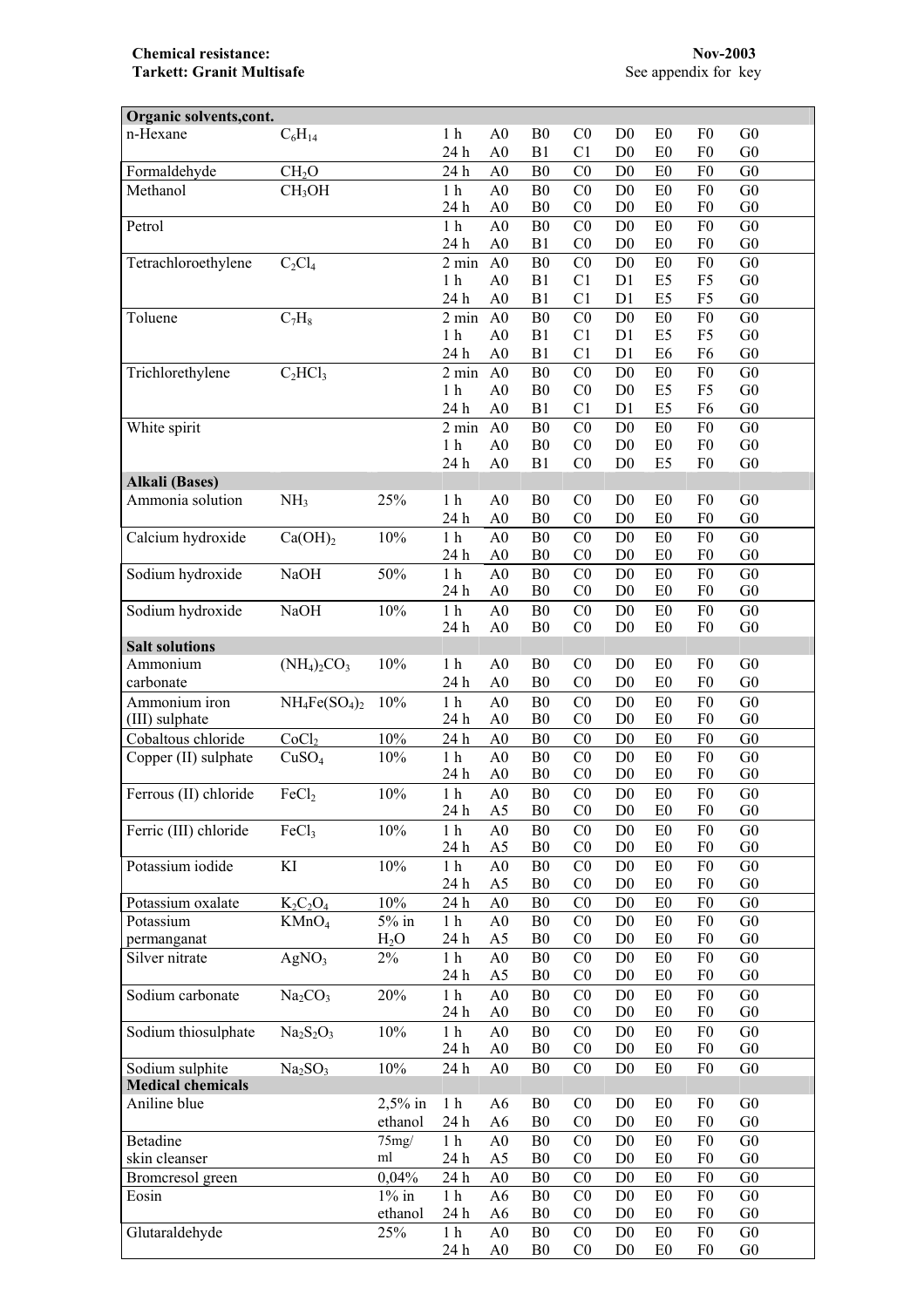**Chemical resistance:** Nov-2003<br> **Tarkett: Granit Multisafe** See appendix for key **Tarkett: Granit Multisafe** 

| <b>Medical Chemicals, cont.</b>  |                      |          |                  |                |                |                |                |                |                |                |
|----------------------------------|----------------------|----------|------------------|----------------|----------------|----------------|----------------|----------------|----------------|----------------|
| Hematoxylin                      |                      | 5%       | 1 <sub>h</sub>   | A <sub>0</sub> | B <sub>0</sub> | C <sub>0</sub> | D <sub>0</sub> | E <sub>0</sub> | F <sub>0</sub> | G <sub>0</sub> |
|                                  |                      |          | 24 h             | A5             | B <sub>0</sub> | CO             | D <sub>0</sub> | E <sub>0</sub> | F <sub>0</sub> | G <sub>0</sub> |
| Hibitane                         |                      | 0,5%     | $1\ \mathrm{h}$  | A <sub>0</sub> | B <sub>0</sub> | C <sub>0</sub> | D <sub>0</sub> | E0             | F <sub>0</sub> | G <sub>0</sub> |
|                                  |                      |          | 24 h             | A <sub>0</sub> | B <sub>0</sub> | C <sub>0</sub> | D <sub>0</sub> | E <sub>0</sub> | F <sub>0</sub> | G <sub>0</sub> |
| Iodine                           | I <sub>2</sub>       | $2\%$ in | $2 \text{ min}$  | A <sub>5</sub> | B <sub>0</sub> | CO             | D <sub>0</sub> | E0             | F <sub>0</sub> | G <sub>0</sub> |
|                                  |                      | ethanol  | 1 <sub>h</sub>   | A <sub>6</sub> | B <sub>0</sub> | C <sub>0</sub> | D <sub>0</sub> | E0             | F <sub>0</sub> | G <sub>0</sub> |
| Iodoform                         |                      | $1\%$ in | 1 <sub>h</sub>   | A <sub>6</sub> | B <sub>0</sub> | CO             | D <sub>0</sub> | E0             | F <sub>0</sub> | G <sub>0</sub> |
|                                  |                      | ethanol  | 24 h             | A <sub>6</sub> | B <sub>0</sub> | C <sub>0</sub> | D <sub>0</sub> | E <sub>0</sub> | F <sub>0</sub> | G <sub>0</sub> |
| Methylrosanilinium               |                      | 0,1%     | $1h$             | A <sub>6</sub> | B <sub>0</sub> | C <sub>0</sub> | D <sub>0</sub> | E <sub>0</sub> | F <sub>0</sub> | G <sub>0</sub> |
|                                  |                      |          | 24 h             | A6             | B <sub>0</sub> | C <sub>0</sub> | D <sub>0</sub> | E <sub>0</sub> | F <sub>0</sub> | G <sub>0</sub> |
| Disinfectants/cleaning compounds |                      |          |                  |                |                |                |                |                |                |                |
| Product                          | Manuf./Rep.          |          |                  |                |                |                |                |                |                |                |
| <b>Buraton 10F</b>               | Schülke &            | $1\%$    | 24 h             | A <sub>0</sub> | B <sub>0</sub> | C <sub>0</sub> | D <sub>0</sub> | E <sub>0</sub> | F <sub>0</sub> | G <sub>0</sub> |
| $\cdot$ .                        | Mayr                 | 10%      | 24 h             | A <sub>0</sub> | B <sub>0</sub> | CO             | D <sub>0</sub> | E <sub>0</sub> | F <sub>0</sub> | G <sub>0</sub> |
| Citrosteril                      | Fresenius            | Conc.    | 24 h             | A <sub>0</sub> | B <sub>0</sub> | C <sub>0</sub> | D <sub>0</sub> | E <sub>0</sub> | F <sub>0</sub> | G <sub>0</sub> |
| Debisan                          | Nordex               | $1\ \%$  | 24 h             | A <sub>0</sub> | B <sub>0</sub> | CO             | D <sub>0</sub> | E <sub>0</sub> | F <sub>0</sub> | G <sub>0</sub> |
| $\cdot$ -                        |                      | 10%      | 24 h             | A <sub>0</sub> | B <sub>0</sub> | C <sub>0</sub> | D <sub>0</sub> | E <sub>0</sub> | F <sub>0</sub> | G <sub>0</sub> |
| Dialox                           | Gambro               | Conc.    | $24\ \mathrm{h}$ | A <sub>0</sub> | B <sub>0</sub> | C <sub>0</sub> | D <sub>0</sub> | E <sub>0</sub> | F <sub>0</sub> | G <sub>0</sub> |
| Gevisol                          | Schülke &            | 0,5%     | 24 h             | A <sub>0</sub> | B <sub>0</sub> | CO             | D <sub>0</sub> | E <sub>0</sub> | F <sub>0</sub> | G <sub>0</sub> |
| $\cdot$                          | Mayr                 | 5%       | 24 h             | A5             | B <sub>0</sub> | C <sub>0</sub> | D <sub>0</sub> | E0             | ${\rm F0}$     | G <sub>0</sub> |
| Incidur                          | Henkel               | 0,5%     | 24 h             | A <sub>0</sub> | B <sub>0</sub> | C <sub>0</sub> | D <sub>0</sub> | E0             | ${\rm F0}$     | G <sub>0</sub> |
| $\cdot$                          |                      | 3%       | 24 h             | A <sub>0</sub> | B <sub>0</sub> | C <sub>0</sub> | D <sub>0</sub> | E <sub>0</sub> | F <sub>0</sub> | G <sub>0</sub> |
| Lycetol AF                       | Schülke &            | $1\%$    | 24 h             | A <sub>0</sub> | B <sub>0</sub> | C <sub>0</sub> | D <sub>0</sub> | E <sub>0</sub> | ${\rm F0}$     | G <sub>0</sub> |
|                                  | Mayr                 | 5%       | 24 h             | ${\bf A0}$     | B <sub>0</sub> | C <sub>0</sub> | D <sub>0</sub> | E <sub>0</sub> | F <sub>0</sub> | G <sub>0</sub> |
| Melsept                          | <b>B</b> Braun       | $1\%$    | 24 h             | A <sub>0</sub> | B <sub>0</sub> | CO             | D <sub>0</sub> | E <sub>0</sub> | F <sub>0</sub> | G <sub>0</sub> |
| $\cdot$ -                        |                      | 5%       | 24 h             | A <sub>0</sub> | B <sub>0</sub> | C <sub>0</sub> | D <sub>0</sub> | E <sub>0</sub> | F <sub>0</sub> | G <sub>0</sub> |
| Perform                          | Schülke &            | 0,75%    | 24 h             | A <sub>0</sub> | B <sub>0</sub> | C <sub>0</sub> | D <sub>0</sub> | E0             | F <sub>0</sub> | G <sub>0</sub> |
| $\cdot$ <sup>2</sup>             | Mayr                 | 2,5%     | 24 h             | A <sub>0</sub> | B <sub>0</sub> | C <sub>0</sub> | D <sub>0</sub> | E0             | F <sub>0</sub> | G <sub>0</sub> |
| Sekumatic                        | Henkel               | 0,5%     | 24 h             | A <sub>0</sub> | B <sub>0</sub> | CO             | D <sub>0</sub> | E <sub>0</sub> | F <sub>0</sub> | G <sub>0</sub> |
| $\cdot$                          |                      | 5%       | 24 h             | A <sub>0</sub> | B <sub>0</sub> | CO             | D <sub>0</sub> | E <sub>0</sub> | F <sub>0</sub> | G <sub>0</sub> |
| <b>Sekusept Plus</b>             | Henkel               | $1\%$    | 24 h             | A <sub>0</sub> | B <sub>0</sub> | C <sub>0</sub> | D <sub>0</sub> | E <sub>0</sub> | F <sub>0</sub> | G <sub>0</sub> |
| $"$ -                            |                      | 5%       | 24 h             | A <sub>0</sub> | B <sub>0</sub> | C <sub>0</sub> | D <sub>0</sub> | E <sub>0</sub> | F <sub>0</sub> | G <sub>0</sub> |
| Spitacid                         | Henkel               | Conc.    | 1 <sub>h</sub>   | A <sub>0</sub> | B <sub>0</sub> | CO             | D <sub>0</sub> | E <sub>0</sub> | F <sub>0</sub> | G <sub>0</sub> |
|                                  |                      |          | 24 h             | ${\bf A0}$     | B <sub>0</sub> | C <sub>0</sub> | D <sub>0</sub> | E <sub>0</sub> | F <sub>0</sub> | G <sub>0</sub> |
| Terralin neu                     | Schülke &            | $1\%$    | 24h              | A <sub>0</sub> | B <sub>0</sub> | CO             | D <sub>0</sub> | E <sub>0</sub> | F <sub>0</sub> | G <sub>0</sub> |
| $\cdot$                          | Mayr                 | 10%      | 1 <sub>h</sub>   | A <sub>0</sub> | B <sub>0</sub> | CO             | D <sub>0</sub> | E <sub>0</sub> | F <sub>0</sub> | G <sub>0</sub> |
| $"$ -                            |                      | 10%      | 24 h             | A <sub>0</sub> | B <sub>0</sub> | CO             | D <sub>0</sub> | E <sub>0</sub> | F <sub>0</sub> | G <sub>0</sub> |
| <b>Tiutol KF</b>                 | <b>B</b> Braun       | 3%       | 24 h             | A <sub>0</sub> | ${\bf B0}$     | C <sub>0</sub> | $\mathbf{D}0$  | ${\rm E0}$     | ${\rm F0}$     | G <sub>0</sub> |
| $^{\prime\prime}$ -              |                      | 10%      | 24 h             | A <sub>0</sub> | B <sub>0</sub> | C <sub>0</sub> | D <sub>0</sub> | E <sub>0</sub> | F <sub>0</sub> | G <sub>0</sub> |
| Virkon S                         | Sterisol AB          | $1\%$    | 24 h             | A <sub>0</sub> | B <sub>0</sub> | C <sub>0</sub> | D <sub>0</sub> | E <sub>0</sub> | F <sub>0</sub> | G <sub>0</sub> |
| "-                               |                      | 2,5%     | 24 h             | A <sub>0</sub> | B <sub>0</sub> | C <sub>0</sub> | D <sub>0</sub> | E <sub>0</sub> | F <sub>0</sub> | G <sub>0</sub> |
| <b>Miscellaneous chemicals</b>   |                      |          |                  |                |                |                |                |                |                |                |
| <b>EDTA</b>                      | $C_{10}H_{16}N_2O_8$ | 10%      | 24 h             | A <sub>0</sub> | B <sub>0</sub> | C <sub>0</sub> | D <sub>0</sub> | E <sub>0</sub> | F <sub>0</sub> | G <sub>0</sub> |
| Glycerol                         |                      |          | 24 h             | A <sub>0</sub> | B <sub>0</sub> | C <sub>0</sub> | D <sub>0</sub> | E <sub>0</sub> | F <sub>0</sub> | G <sub>0</sub> |
| Hydrogen peroxide                | $H_2O_2$             | 30%      | 1 <sub>h</sub>   | A <sub>0</sub> | B <sub>0</sub> | C <sub>0</sub> | D <sub>0</sub> | E0             | F <sub>0</sub> | G <sub>0</sub> |
|                                  |                      |          | 24 h             | A <sub>0</sub> | B <sub>0</sub> | C <sub>0</sub> | D <sub>0</sub> | E0             | F <sub>0</sub> | G <sub>0</sub> |
| Olive oil                        |                      |          | 24 h             | A <sub>0</sub> | B <sub>3</sub> | C <sub>0</sub> | D <sub>0</sub> | E0             | ${\rm F0}$     | G <sub>0</sub> |
| Phenol                           | $C_6H_6O$            | $5\%$    | $2 \text{ min}$  | A <sub>0</sub> | B <sub>0</sub> | C <sub>0</sub> | D <sub>0</sub> | E0             | ${\rm F0}$     | G <sub>0</sub> |
|                                  |                      |          | 1 <sub>h</sub>   | A <sub>0</sub> | B <sub>0</sub> | C <sub>0</sub> | D <sub>0</sub> | E <sub>0</sub> | F <sub>0</sub> | G <sub>0</sub> |
|                                  |                      |          | 24 h             | A <sub>0</sub> | B <sub>3</sub> | C <sub>0</sub> | D <sub>0</sub> | E <sub>0</sub> | $F1*$          | G <sub>0</sub> |
| Sodium hypochlorite              | <b>NaOCl</b>         | 12%      | 1 <sub>h</sub>   | A <sub>0</sub> | B <sub>0</sub> | C <sub>0</sub> | D <sub>0</sub> | E <sub>0</sub> | F <sub>0</sub> | G <sub>0</sub> |
|                                  |                      |          | 24 h             | A <sub>0</sub> | B <sub>0</sub> | C <sub>0</sub> | D <sub>0</sub> | E <sub>0</sub> | F <sub>0</sub> | G <sub>0</sub> |
| Brake fluid                      | <b>APE</b>           | Cons     | 1 <sub>h</sub>   | A <sub>0</sub> | B <sub>0</sub> | CO             | D <sub>0</sub> | E <sub>0</sub> | ${\rm F0}$     | G <sub>0</sub> |
| Super DOT 4                      | <b>Components AB</b> |          | 24 h             | A <sub>0</sub> | B <sub>0</sub> | C <sub>0</sub> | D <sub>0</sub> | E5             | F <sub>5</sub> | G <sub>0</sub> |
| Hydraulic fluid                  | Mobil                | Cons     | 1 <sub>h</sub>   | A <sub>0</sub> | B <sub>0</sub> | C <sub>0</sub> | D <sub>0</sub> | E <sub>0</sub> | F <sub>0</sub> | G <sub>0</sub> |
| <b>DET 26</b>                    |                      |          | 24 h             | A <sub>0</sub> | B <sub>0</sub> | C <sub>0</sub> | D <sub>0</sub> | E0             | F <sub>0</sub> | G <sub>0</sub> |

\*The swelling disappears after 1-2 days.

.